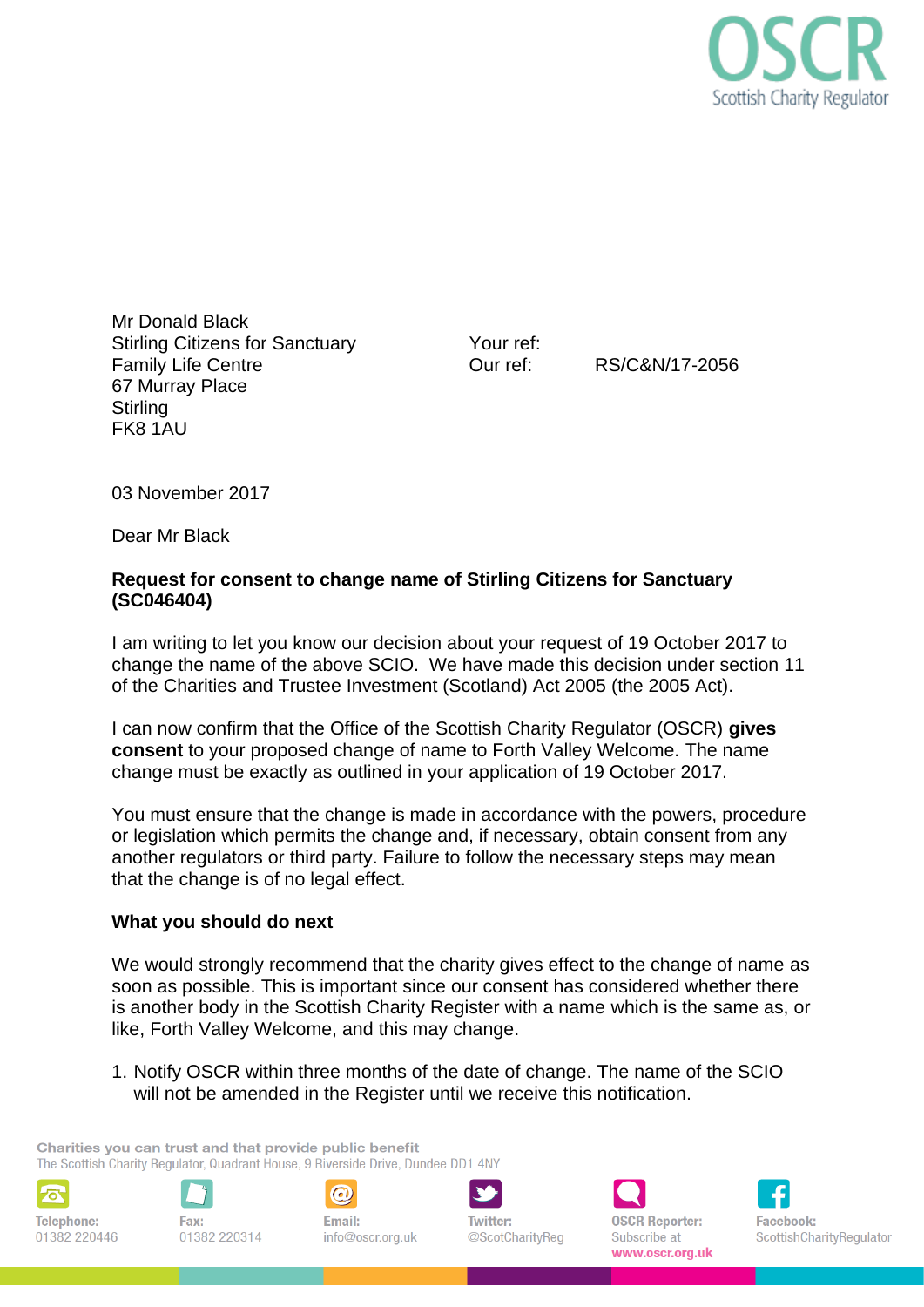- 2. Complete the attached Appendix 1 declaration and send (or e-mail) it to OSCR along with the following evidence:
	- a copy of the resolution of the SCIO members passed agreeing to the name change - an example resolution template is attached
	- an amended copy of the SCIO's constitution showing the revised name

We look forward to receiving confirmation that the SCIO's name has been changed. Please contact us if you have any questions.

The final evidence should be sent to [info@oscr.org.uk](mailto:info@oscr.org.uk) or by post for the attention of the Registration Team.

Yours sincerely

William Stevens Registration Team Case Officer Office of the Scottish Charities Regulator (OSCR) 2nd Floor Quadrant House 9 Riverside Drive Dundee DD1 4NY

Tel : 01382 346831 Fax: 01382 220314 [william.stevens@oscr.org.uk](mailto:william.stevens@oscr.org.uk)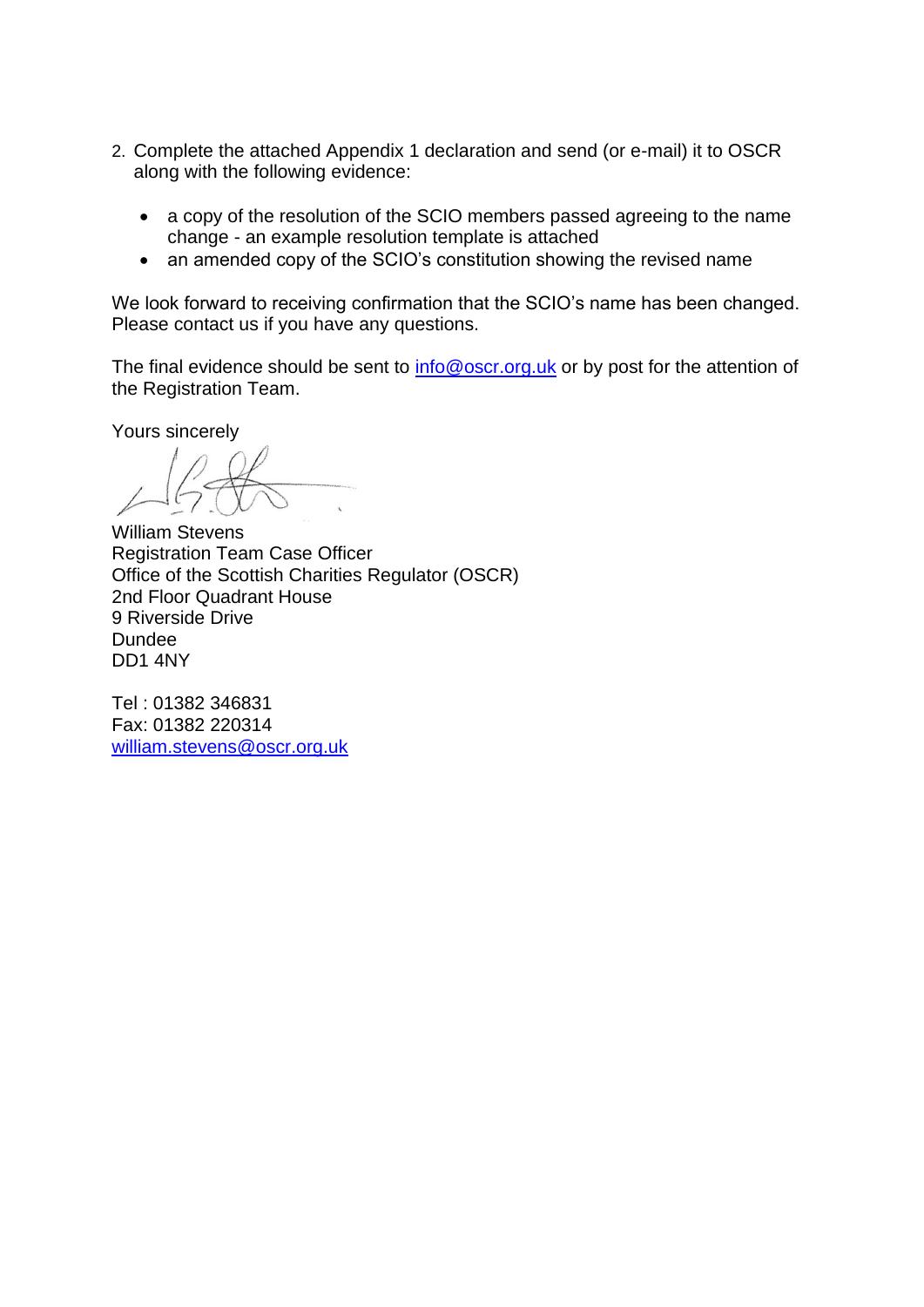## **Appendix 1- Name Change**

Please consider the statement you are agreeing to below. Charity trustees must ensure that the charity adheres to the terms of its constitution or governing document, and that it complies with the provisions of the Charities and Trustee Investment (Scotland) Act 2005 and any other relevant legislation.

By signing this declaration, you are declaring that the trustees have taken the correct/necessary actions required to give effect to the charity's change of name. The trustees understand that if the charity has not followed the procedure specified in the constitution or required by other legislation, this may mean that the change of name is of no legal effect. We, the trustees, hereby declare that we have changed the name of Stirling Citizens for Sanctuary (SC046404) to:

| New name of SCIO                                  | Forth Valley Welcome |   |  |   |   |  |                |                  |                |   |
|---------------------------------------------------|----------------------|---|--|---|---|--|----------------|------------------|----------------|---|
| Date of Change                                    | $\overline{2}$       | 1 |  | 1 | 1 |  | $\overline{2}$ | 1<br>$\mathbf 0$ | $\overline{7}$ |   |
|                                                   |                      |   |  |   |   |  |                |                  |                |   |
| Signed by one of the<br>Trustees on behalf of all | Donald Collars       |   |  |   |   |  |                |                  |                |   |
| Print name                                        | Donald Black         |   |  |   |   |  |                |                  |                |   |
| Designation                                       | Secretary            |   |  |   |   |  |                |                  |                |   |
| Date                                              | $\overline{2}$       | 1 |  | 1 | 1 |  | $\overline{2}$ | $\mathbf 0$      | 1              | 7 |

*Please note that Section 26 of the Charities and Trustee Investment (Scotland) Act 2005 provides that it is an offence to knowingly provide false or misleading information to OSCR*